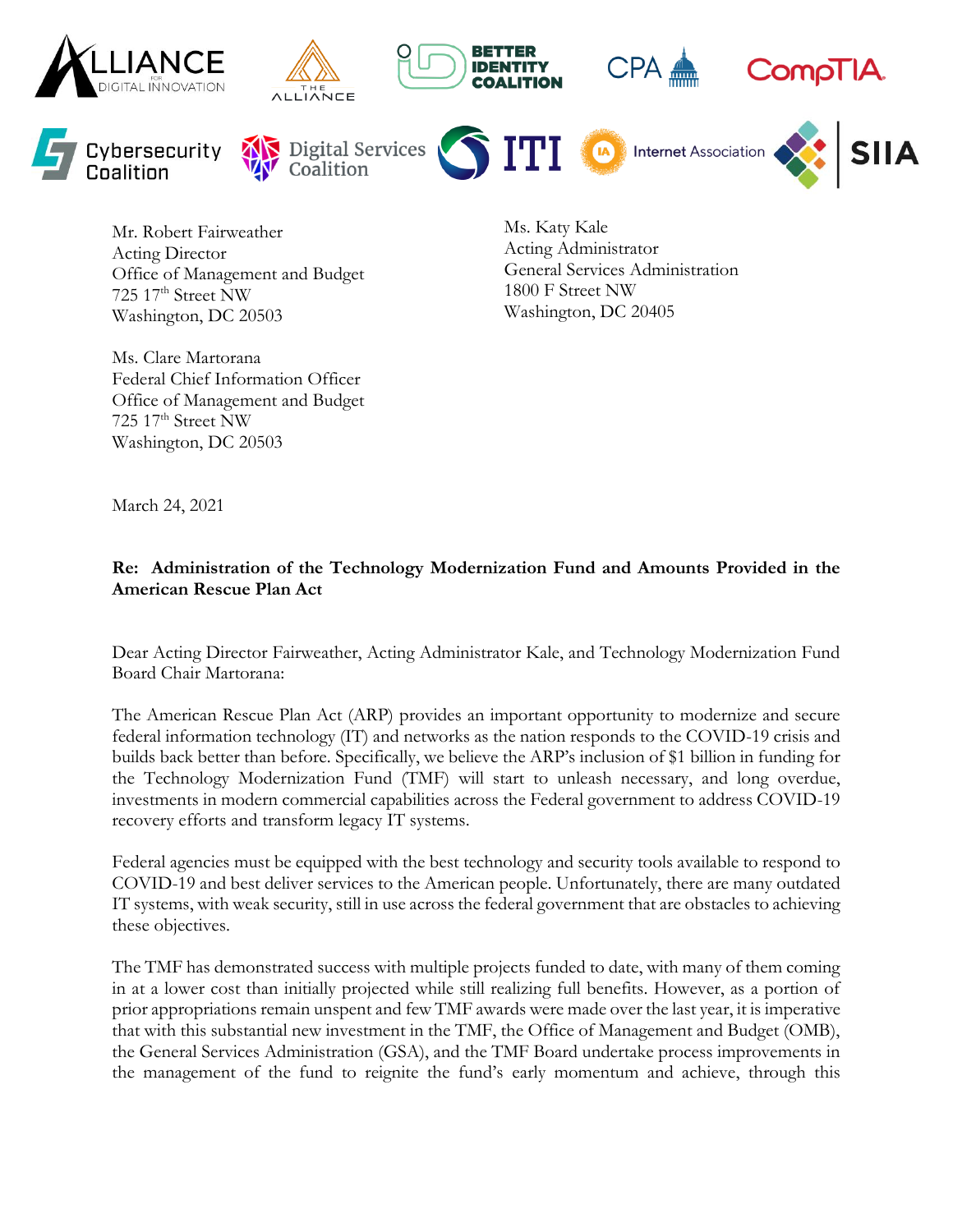increased focus in technology, the improved national security and modernization outcomes Congress intended.

#### **Project Selection**

While the \$1 billion provided to the TMF in the ARP are multi-year funds, the funding was provided in an emergency appropriation. Thus, it stands to reason that Congress would expect to see TMF dollars spent quickly and effectively to deal with challenges in Federal IT modernization, cybersecurity, and service delivery made even more difficult as a result of the COVID-19 response efforts. Based on conversations with agency IT leaders, we are concerned that the current submission process and restrictive repayment requirements may discourage agencies from submitting projects to the TMF and make it unnecessarily complicated and restrictive for funding projects that address multi-agency opportunities, such as shared services, enterprise software and security upgrades, or infrastructure modernization.

If these onerous processes, which were well-intentioned when the TMF was created in a very different funding, geopolitical, and operational environment, remain in place, we fear agencies will remain reluctant to fully leverage the TMF to address critical immediate needs as Congress intended. We recommend the TMF Board take a new, expansive approach to project selection and choose to fund projects at a diverse array of large and small agencies focused on today's largest challenges. The greatest value the TMF Board can provide will come from explicitly communicating to agencies and industry what its funding priorities will be and working collaboratively to find the best opportunities for investment across the Federal government, rather than simply waiting for potential projects to be submitted.

# **Repayment**

To better allow agencies to act swiftly in the face of unprecedented threats and mission challenges, the Modernizing Government Technology Act (MGT Act) provides the OMB Director with the authority to alter the terms of repayment to the  $TMF<sup>1</sup>$ . In order to address the many unmet opportunities to fund government-wide IT modernization and cybersecurity efforts at the scale required to deal with COVID-19 response and SolarWinds recovery efforts, we strongly encourage the Director to use this authority for urgent, high-priority projects that respond to these critical challenges. Altering or significantly extending the five year repayment window will also increase the likelihood that the TMF can invest in critical, multi-agency projects or commercial shared services, which are the kinds of projects that require stable funding over multiple years and may take years to demonstrate savings, and retire current legacy systems and processes.

This approach will enable OMB, GSA, and the TMF Board to use the flexibility of the operating model of the TMF to enable funding common modernization opportunities at one or more agencies, make immediate capital infusions to address these legacy IT projects and processes, and vastly increase security of government agencies. This would not preclude the ability of individual agencies to submit their own projects, but it would make the TMF dollars more accessible and easier to deploy for the cross-cutting IT and security challenges that are still plaguing Federal agencies well over a year into the pandemic response.

To further encourage federal agencies' use of the TMF, GSA should consider waiving the current service fees reimbursed to the TMF PMO as a condition of processing funding awards. Agencies are

<sup>1</sup> Pub. L. No. 115-91, National Defense Authorization Act for Fiscal Year 2018, Title X, Subtitle G, §1078(b)(6)(A)(i).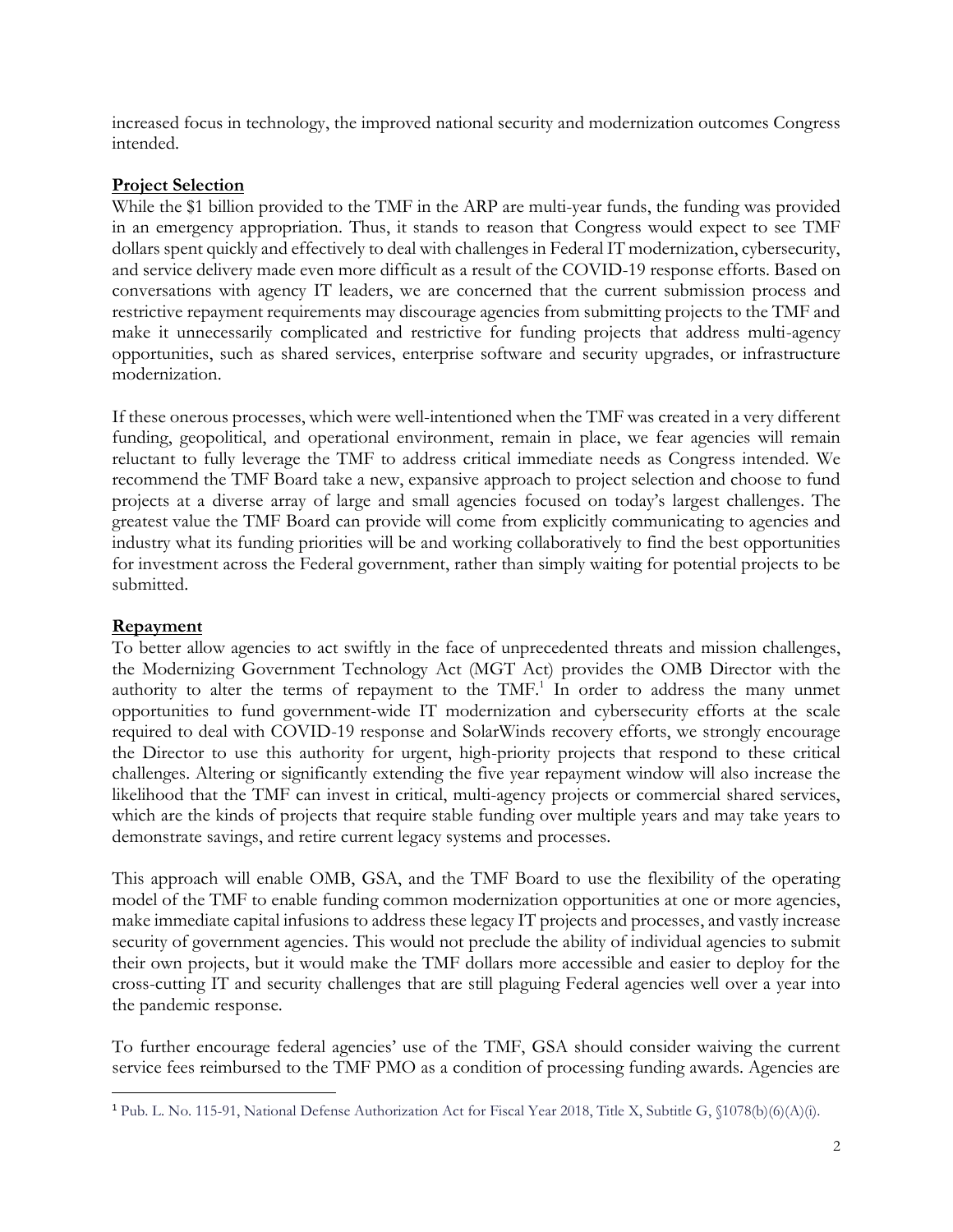generally opposed to paying service fees, and this additional cost may deter the submission of singleor multi-agency projects for TMF Board approval. The recent increase in both TMF funding and GSA supplemental appropriations should be sufficient to sustain TMF PMO operations without the need for service fees.

### **Reforming the TMF Project Management Office to Support Project Success**

With the substantial increase in TMF appropriations, the likelihood of the TMF Board approving larger and more complex legacy modernization projects increases. Thus, it is critically important that the GSA Program Management Office (PMO) that supports the TMF Board and funded projects scale appropriately to meet these new challenges and opportunities.

For one, GSA will need a more robust team to work with OMB and the interagency team to assist in identifying, vetting, and supporting the development of new project proposals aligned to today's national challenges. This process is likely to be multi-faceted and ever-evolving, so a measured, but highly-skilled team of technologists, acquisition professionals, security experts, and customer engagement support professionals will likely be required. However, it is not enough to have a qualified team that simply accepts and analyzes projects before they are provided to the Board for approval. It would be wise to make available to any award recipients, at their discretion, any technical, security, program management, or acquisition professionals that can help improve the likelihood of successful execution all the way through the lifecycle of a TMF investment. Indeed, Congress gave the TMF the authority to provide such services.<sup>2</sup>

We believe it is in the best interest of the Administration to continue leveraging strong partnerships with industry and adopting modern technical approaches to best ensure TMF project success and, thereby, the long-term sustainability of the Fund itself. Having additional technical expertise for the TMF does not negate the ability of industry to provide the most innovative solutions to the Fund's projects – on the contrary, it almost certainly means that projects are likely to be designed and implemented in the cutting-edge ways already being adopted in the commercial sector, and that will necessitate the engagement and support of industry to drive successful outcomes.

# **Transparency and Industry Engagement**

As the government moved to remote work amid the pandemic, there has been no shortage of industry use cases that highlight the unique opportunities to drive digital transformation during these exceptional times. This is especially true for the numerous breaches and incidents suffered by government agencies since the onset of COVID-19. Modern technology allows agencies to leverage new commercial capabilities to deal with the constantly evolving threat landscape, and to refocus IT spending towards ensuring a seamless citizen experience. Some pertinent examples are provided in the appendix to this letter, and we would encourage OMB, GSA, and the TMF Board to discuss these credible and important use cases with industry very soon. To jump-start project consideration and the deployment of TMF funds to relevant COVID-19 response and recovery efforts, we have provided as an attachment an initial list of key funding opportunities for the TMF Board to consider.

OMB, GSA, and the TMF Board need not solely rely on agency-originated ideas in trying to identify TMF investment opportunities across government but should work with industry as well. We strongly encourage the TMF Board to have regular open engagements with leaders from the IT and cybersecurity sectors, representing the diversity of technology platforms and solution paths available,

<sup>&</sup>lt;sup>2</sup> Ibid. at  $$1078(c)(8)$  and (d).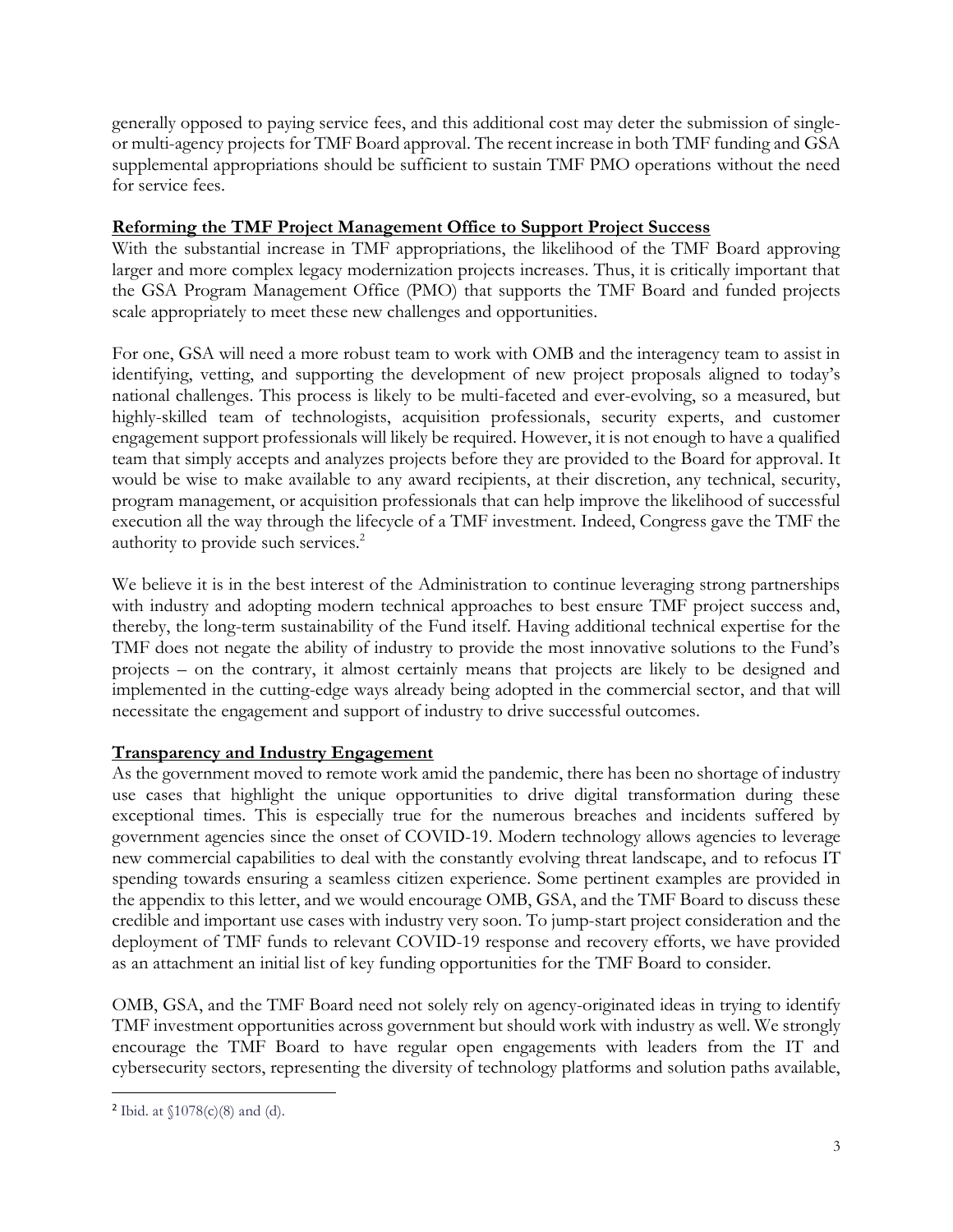as a means of information sharing, project idea generation, and improving industry understanding of the TMF processes and priorities. We recommend a cadence of quarterly meetings to share information and status updates with industry, and likewise industry with the TMF Board. These ongoing conversations will allow industry to provide insights on the newest technology and cybersecurity capabilities being developed and how they might fit key Administration IT modernization priorities the TMF can fund. These meetings should include representatives from industry as well as representatives from government interagency councils (such as the Chief Information Officers Council, Chief Financial Officers Council, Chief Data Officers Council, and others) whose support and sponsorship of TMF projects will be vital to their success.

#### **Conclusion**

In conclusion, we are grateful that the Administration, Congress, and industry have worked closely together to support this substantial investment in the TMF. Now is the time to think big, act quickly, and make improvements to the execution of the TMF to drive urgent IT modernization and security efforts across the government. Our associations stand ready to support OMB, GSA, and the TMF Board as they look to leverage the power and promise of the TMF to fund high-priority projects that support and secure a  $21<sup>st</sup>$  century digital government.

Very Sincerely,

**The Alliance for Commercial Technology in Government**

**Alliance for Digital Innovation (ADI)**

**Better Identity Coalition**

**Center for Procurement Advocacy (CPA)**

**CompTIA**

**Cybersecurity Coalition**

**Digital Services Coalition**

**Information Technology Industry Council (ITI)**

**Internet Association**

**Software and Information Industry Association (SIIA)**